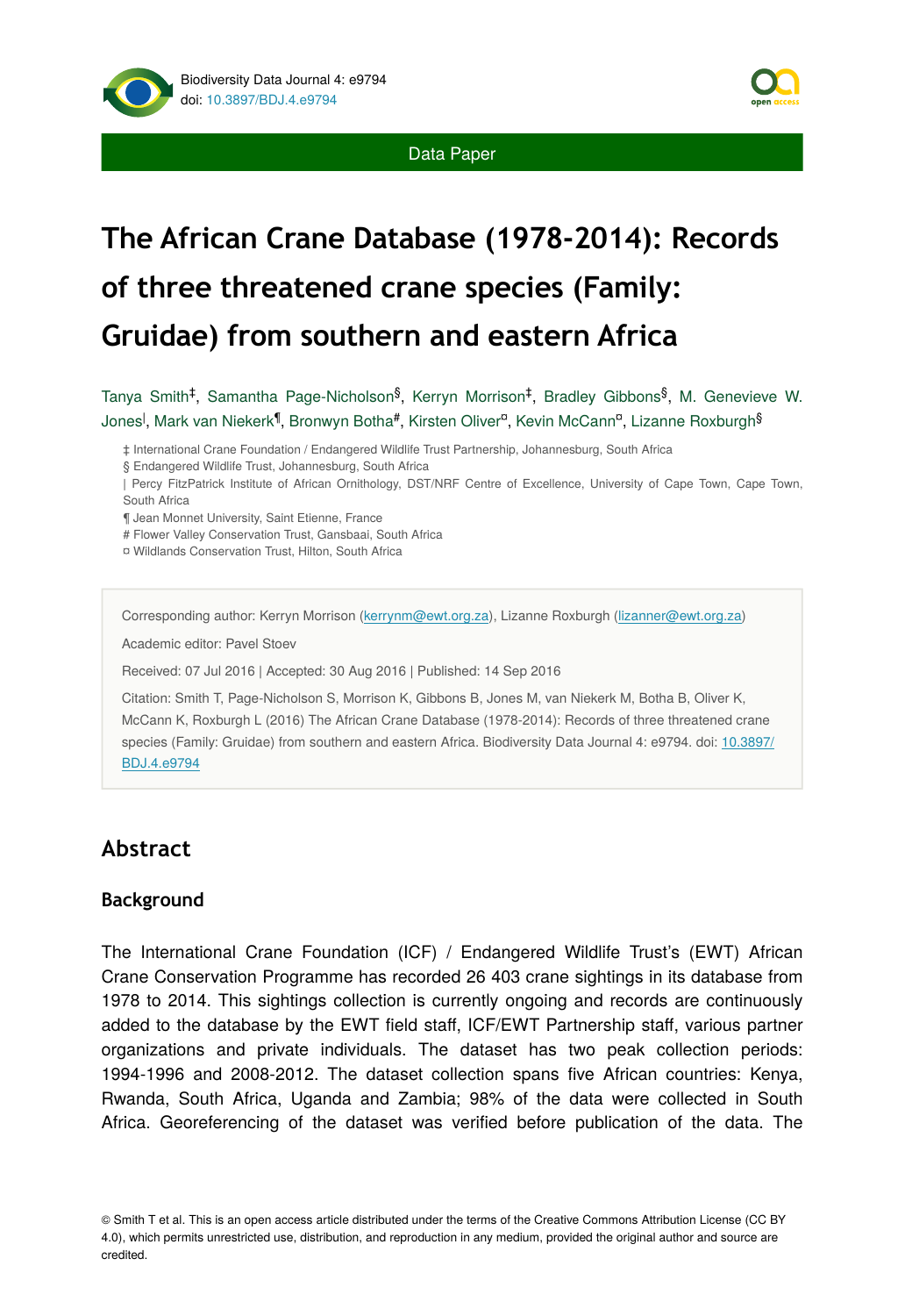dataset contains data on three African crane species: Blue Crane *Anthropoides paradiseus,* Grey Crowned Crane *Balearica regulorum* and Wattled Crane *Bugeranus carunculatus*. The Blue and Wattled Cranes are classified by the IUCN Red List of Threatened Species as Vulnerable and the Grey Crowned Crane as Endangered.

#### **New information**

This is the single most comprehensive dataset published on African Crane species that adds new information about the distribution of these three threatened species. We hope this will further aid conservation authorities to monitor and protect these species. The dataset continues to grow and especially to expand in geographic coverage into new countries in Africa and new sites within countries. The dataset can be freely accessed through the Global Biodiversity Information Facility data portal.

### **Keywords**

Sightings, occurrence, distribution, *Anthropoides paradiseus*, *Balearica regulorum*, *Bugeranus carunculatus*, Africa, Aves

## **Introduction**

The Gruidae family, which includes 15 living species of cranes on five continents (Harris and Mirande 2013), is among the most threatened bird families worldwide (Meine and Archibald 1996). Threats to cranes are greatest in Asia and sub-Saharan Africa, where they are affected by the impacts of large and expanding human populations, such as habitat loss, land degradation and land use changes, that are exacerbated by poorly integrated environmental protection (Harris and Mirande 2013). Africa has six crane species: Blue Crane *Anthropoides paradiseus*, Wattled Crane *Bugeranus carunculatus*, Grey Crowned Crane *Balearica regulorum*, Demoiselle Crane *Anthropoides virgo*, Eurasian Crane *Grus grus* and Black Crowned Crane *Balearica pavonina* (Harris and Mirande 2013). This published dataset contains data about Blue, Grey Crowned and Wattled Cranes, which are the species that the ICF/EWT Partnership's African Crane Conservation Programme (ACCP) currently focuses it work on.

The Grey Crowned Crane is currently listed as Endangered as a result of very rapid population declines of up to 80% over the last three generations (BirdLifeInternational 2013). With between 26 500 and 33 500 individuals remaining, this species of crane occurs in the eastern and southern areas of the African continent and is threatened primarily by habitat loss, illegal trade and disturbance (Morrison 2015, van Niekerk 2010, Olupot et al. 2010).

The Blue Crane is confined to South Africa with the exception of a small, isolated population in northern Namibia. This species has the most restricted range of any crane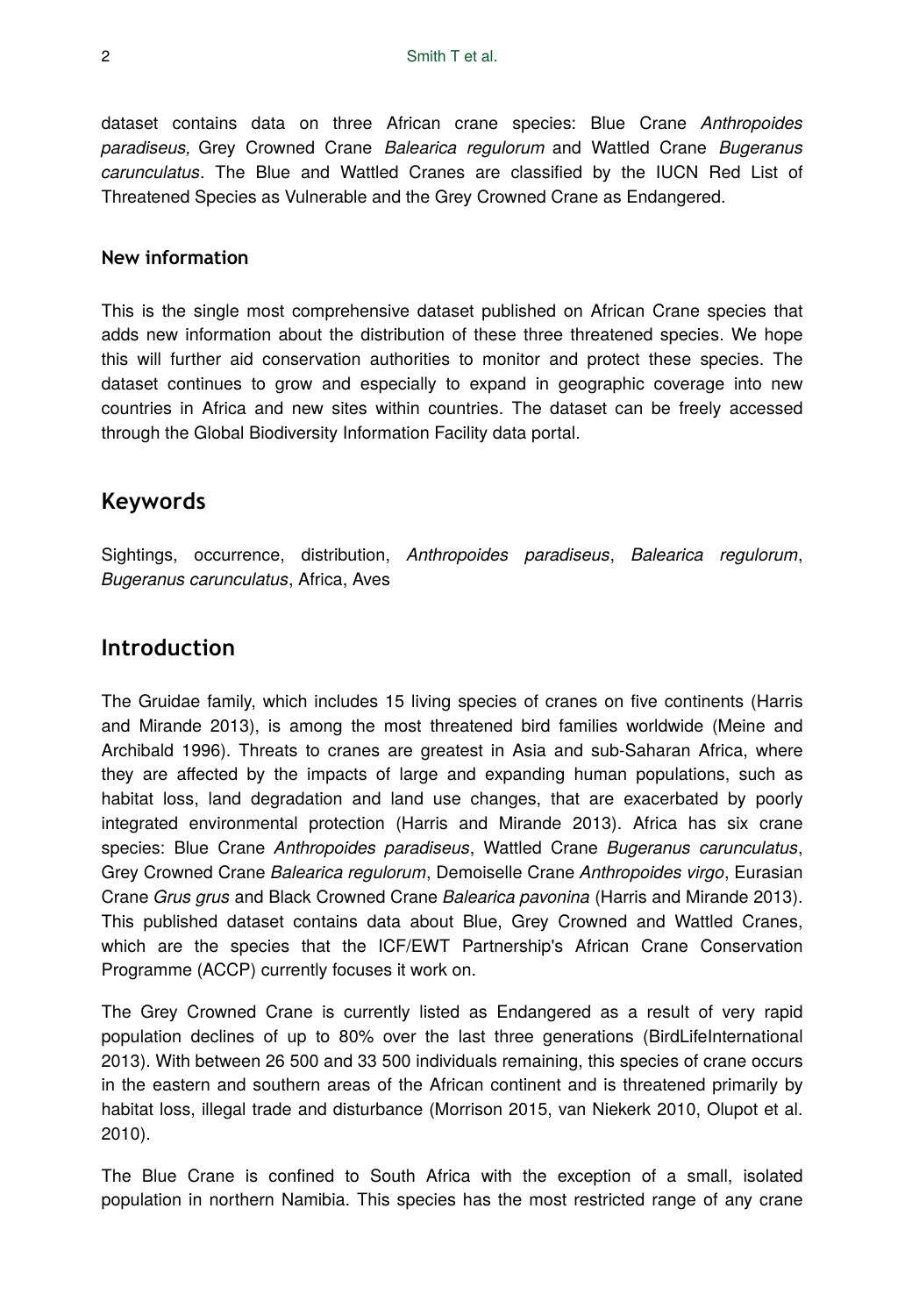species (Harris and Mirande 2013). The Blue Crane population is estimated at >25 000 individuals (McCann et al. 2007) and is thought to be fairly stable, if not increasing (Harris and Mirande 2013). The dominant threat to Blue Cranes in South Africa is collision with power-lines (Shaw et al. 2010). A study by Shaw et al. 2010 determined that 12% of the Blue Crane population in the Overberg region of the Western Cape, South Africa, is killed annually by power-lines.

The Wattled Crane is the most specialized of the African crane species as it depends on largely intact wetland and floodplain habitats. The Wattled Crane occurs in eastern and southern Africa with a stable to decreasing population estimated to be less than 8 000 individuals (Beilfuss et al. 2007).

Cranes are iconic species and are often used in many areas as flagship species to gain recognition and support for conservation and biodiversity efforts (Harris and Mirande 2013). In South Africa, the Blue Crane is the national bird while the Grey Crowned Crane is the national bird of Uganda. In Zambia, the Wattled Crane is the emblem of BirdWatch Zambia, the BirdLife partner in this country. It is vital that monitoring of these threatened species is continued to aid effective conservation and mitigation strategies. According to Morrison (2015), some of the most pressing knowledge gaps regarding Grey Crowned Cranes are national level population size estimates and knowledge about habitat requirements and the extent of (remaining) suitable habitat. The African Crane Database contains a variety of types of data on cranes, including sightings, breeding, characteristics of and threats to breeding sites, aerial surveys, satellite tracking, and mortality data, and sets the foundation for addressing these knowledge gaps. The publication of the sightings data from this database to the Global Biodiversity Information Facility (GBIF) data portal will hopefully encourage further contributions of crane data from across the African continent to the Crane Database, ultimately allowing for some of our knowledge gaps to be filled.

#### **General description**

**Purpose:** Between 1978 and 1995, data were collected in South Africa by multiple individuals and organisations including: the Transvaal Provincial Administration (now the Mpumalanga Parks and Tourism Authority), the Natal Parks Board (now Ezemvelo KwaZulu-Natal Wildlife), the Southern African Crane Foundation (now the KwaZulu-Natal Crane Foundation) the Overberg Crane Group and Cape Nature. Two projects related to cranes were set up by the Endangered Wildlife Trust (EWT): an Environmental Impact Assessment project for a power-line development in KwaZulu-Natal in 1994, and the Highlands Crane Group on the Mpumalanga Highlands in 1995. Also in 1995, the EWT's South African Crane Working Group was established as an umbrella project to guide and direct crane conservation in the country. In 2005, through the expansion of the work into other countries in Africa and in partnership with the International Crane Foundation, the African Crane Conservation Programme (ACCP) was established. Data were (and still are) collected by staff of this partnership and by partner organisations, which include both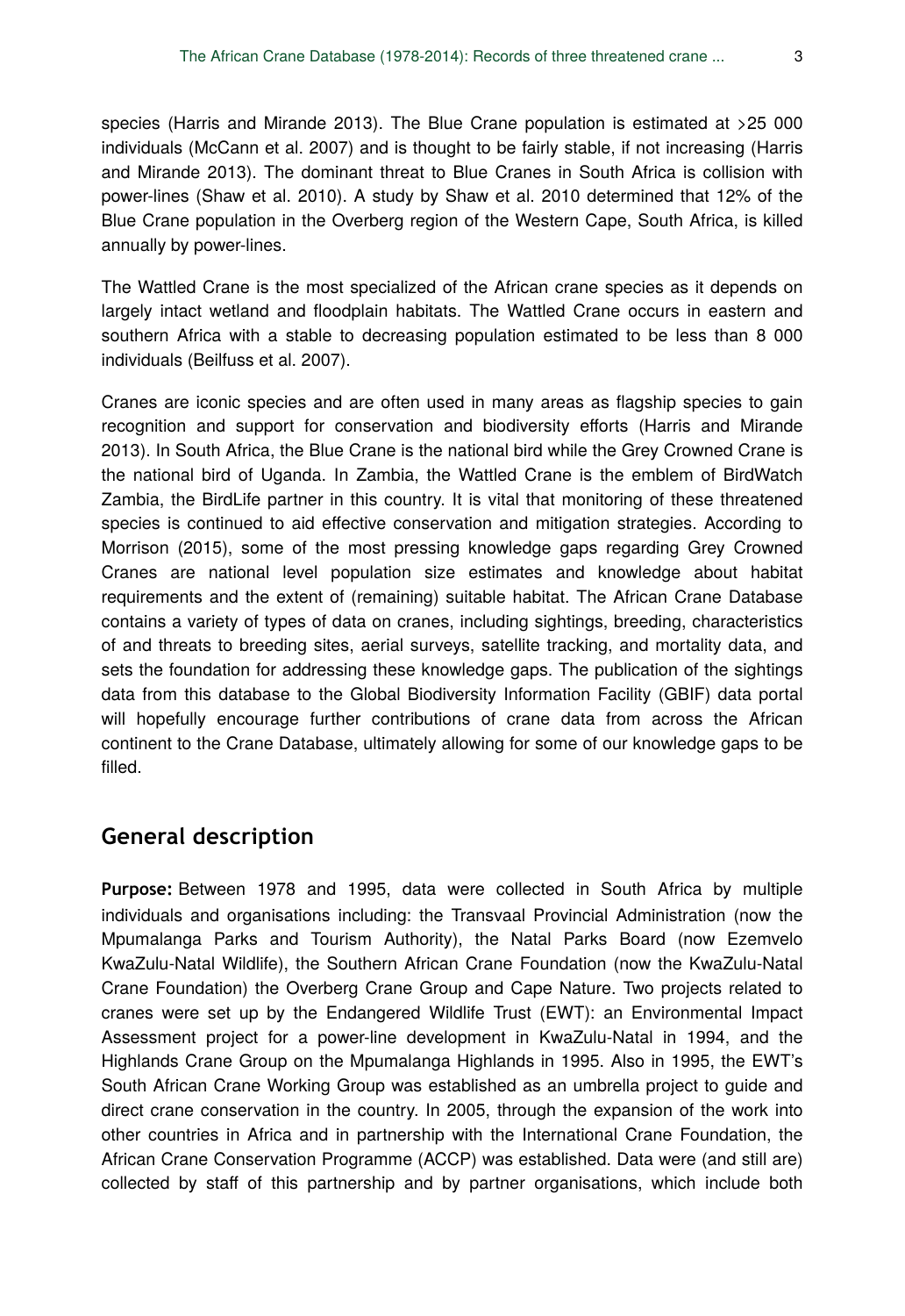governmental authorities and other NGOs. Data from these various sources were combined and developed into the African Crane Database, which is currently held at the EWT.

# **Project description**

**Title:** A sightings database of crane species recorded in five African countries

**Funding:** The data have been collected both voluntarily by individuals, and through projects set up for crane conservation which were funded through either corporates or international trusts and foundations. Since 1994, the major funders have been, in alphabetical order: Anglo American Chairman's Fund, Critical Ecosystems Partnership Fund, Darwin Initiative, Disney Conservation Fund, Dohmen Family Foundation, Eskom, John D. and Catherine T. MacArthur Foundation, National Lottery Distribution and Trust Fund, Nestlé, PG Bison, Rand Merchant Bank, Rand Water, Whitley Fund for Nature and WWF Nedbank Green Trust.

# **Sampling methods**

**Study extent:** The study covers five countries in Africa (Kenya, Rwanda, South Africa, Uganda and Zambia). South Africa is the best-represented country in terms of data, which is due to the fact that the EWT has had a full time crane conservation programme in South Africa since 1994, that merged with the ICF in 2005, to become the ACCP. The fewest sightings were recorded in Kenya. However, short term projects in Rwanda, Kenya and Uganda have been funded over the last 20 years, and as a result, crane records have increased.

**Sampling description:** All sightings have been recorded on an ad hoc basis across the regions and projects. However, they were collected from areas where crane studies or conservation projects were being undertaken at the time. All reported sightings, with sufficient information to be meaningful, were captured opportunistically. Generally, sightings of cranes within this dataset are from roadside collections. For this reason, distance and direction from the location of the recorder have frequently been recorded in the dataset this information is captured in the locationRemarks field. The sampling was often concentrated around the location where ICF / EWT Partnership field staff were based within project areas, but this also corresponds with the core regions for cranes.

**Quality control:** The dataset has gone through a cleaning and georeferencing process to ensure GPS points and location information are accurate. (10 % of the data were removed through this process due to inaccurate GPS coordinates; missing locality information or if they generally lacked information for the observation to be meaningful. Taxonomic and vernacular names were checked for consistency in naming and any errors were corrected.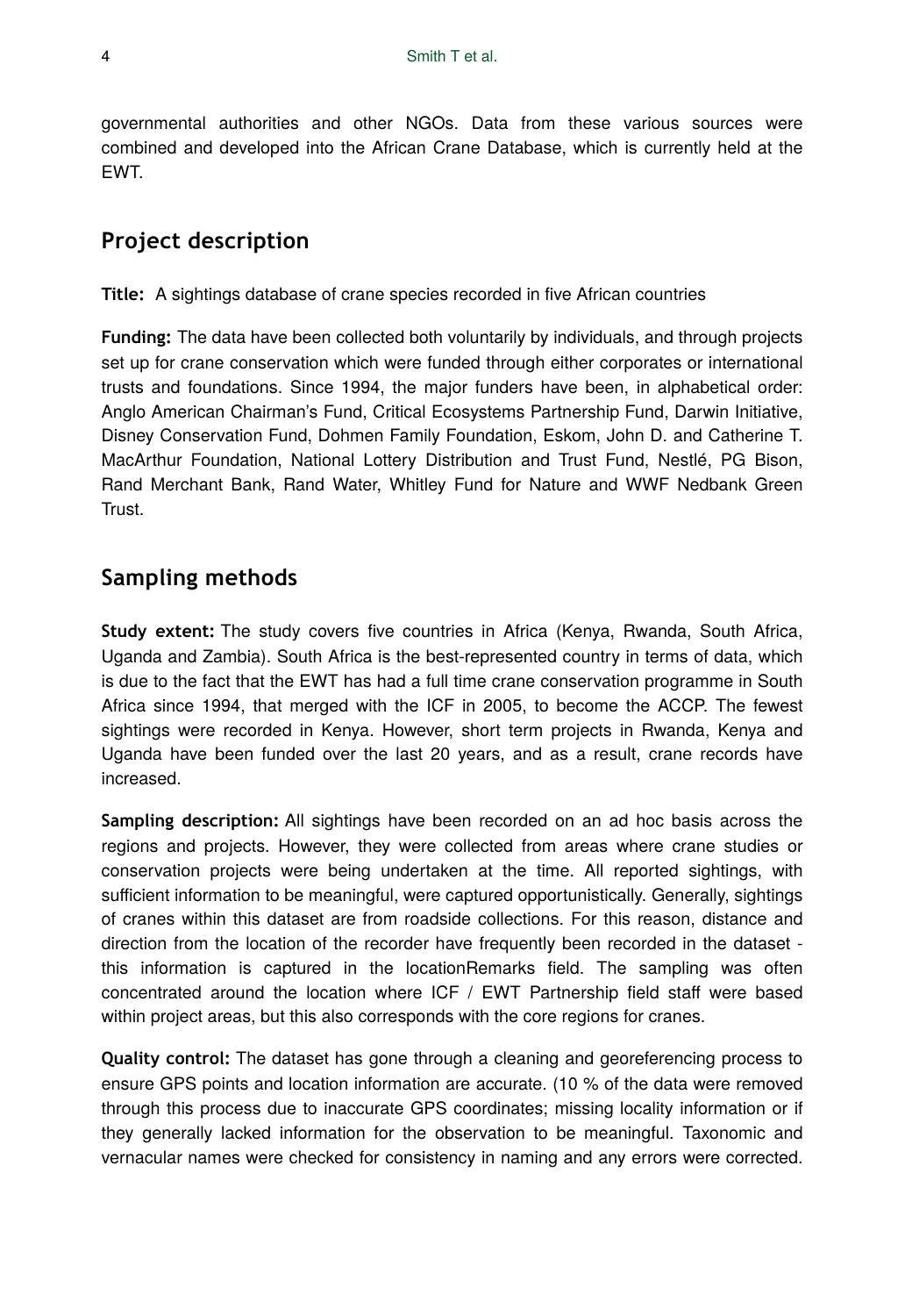Terms in the dataset are in accordance with those set by the Darwin Core (DwC) Standard (Darwin Core Task Group, 2009).

**Step description:** Observations of crane species were incorporated into the dataset by the EWT and ICF/EWT Partnership employees, which included sightings that were reported by the general public as well as by EWT, ICF/EWT Partnership staff or partner organizations. Data were only included in the dataset if there was sufficient information (e.g. GPS coordinates, individual specifics, number of individuals seen etc.). Details of the sightings were recorded, which included: age class (adult, juvenile, or chick), number of individuals, their activity (breeding, feeding, flying, roosting) and group type (single, pair, single/mixed species flock or family). All coordinates were converted to decimal degrees, datum WGS84, if not provided by the reporter in decimal degrees. Other location details were also recorded (country, province/district, and specific locality).

### **Geographic coverage**

**Description: General spatial coverage**: The geographic range of the dataset covers five African countries: Kenya, Rwanda, South Africa, Uganda and Zambia (Table 1, Fig. 1). South Africa had the most recorded crane sightings (97.9%; Fig. 2), spread across all 9 provinces. Zambia had the second highest number of recorded crane sightings (0.8%) followed by Rwanda (0.6%), Uganda (0.4%) and Kenya (0.3%).

| Table 1.<br>Table 1: The spatial coverage of the dataset - Countries, Provinces and Districts |        |                    |                 |              |
|-----------------------------------------------------------------------------------------------|--------|--------------------|-----------------|--------------|
| Country                                                                                       | Region | <b>Province</b>    | <b>District</b> | <b>Total</b> |
| Kenya                                                                                         |        | <b>Rift Valley</b> |                 | 86           |
| Rwanda                                                                                        |        | Northern           | <b>Burera</b>   | 128          |
|                                                                                               |        | Northern           | Gicumbi         | 17           |
|                                                                                               |        | Northern           | Unknown         | 3            |
| South Africa                                                                                  |        | Eastern Cape       |                 | 6215         |
|                                                                                               |        | <b>Free State</b>  |                 | 1362         |
|                                                                                               |        | Gauteng            |                 | 55           |
|                                                                                               |        | KwaZulu-Natal      |                 | 10525        |
|                                                                                               |        | Limpopo            |                 | 11           |
|                                                                                               |        | Mpumalanga         |                 | 3950         |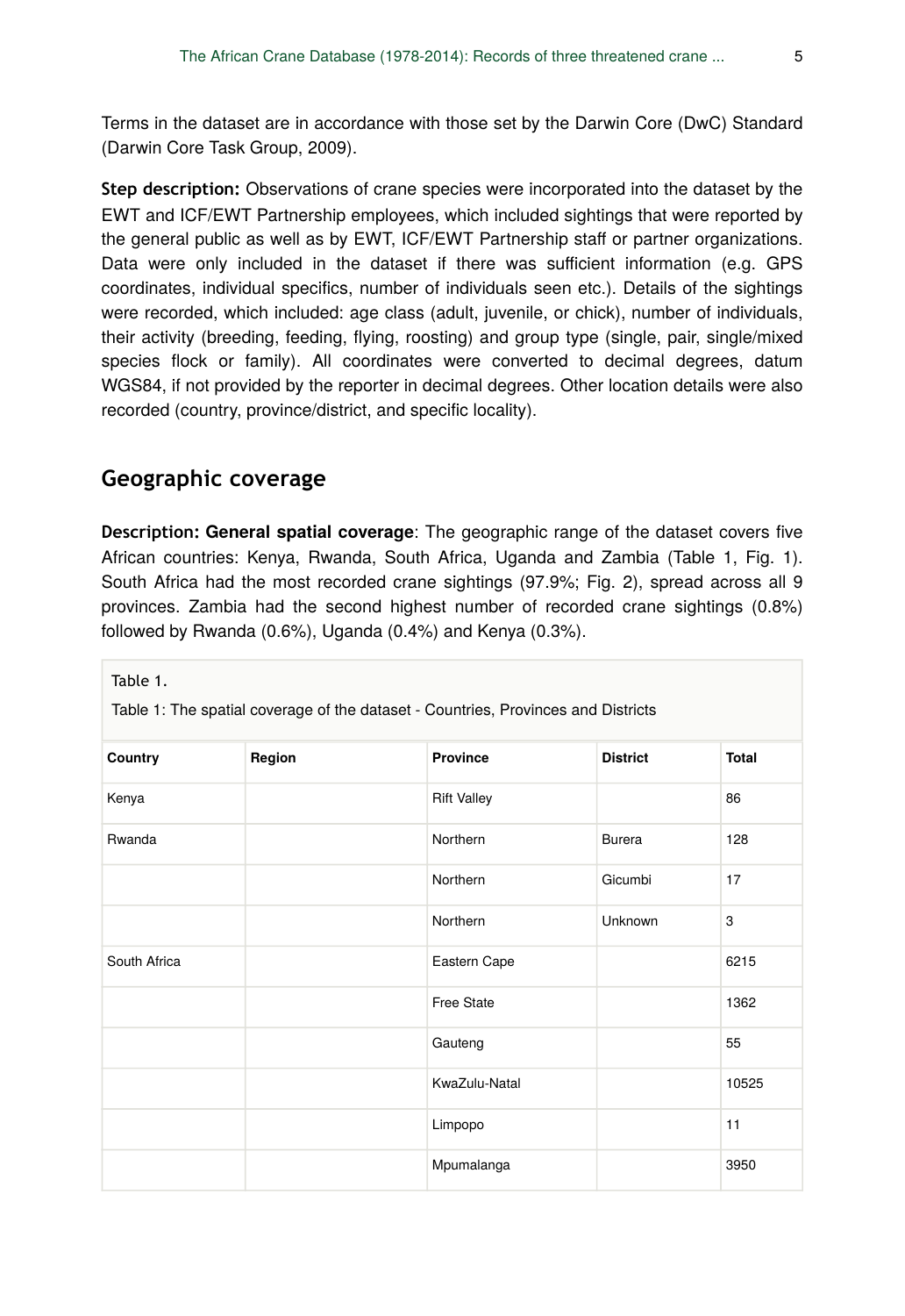|        |                | Northern Cape |          | 2826 |
|--------|----------------|---------------|----------|------|
|        |                | North-West    |          | 43   |
|        |                | Western Cape  |          | 868  |
| Uganda | Central Region |               | Lwengo   | 32   |
|        | Western Region |               | Bushenyi | 10   |
|        | Western Region |               | Kabale   | 48   |
|        | Western Region |               | Mitooma  | 9    |
|        | Western Region |               | Ntungamo | 8    |
|        | Western Region |               | Sheema   | 3    |
| Zambia |                | Central       | Chibombo | 5    |
|        |                | Central       | Mumbwa   | 61   |
|        |                | Southern      | Monze    | 137  |



#### Figure 1.

Distribution of crane sightings (1978-2014) of three crane species in Africa.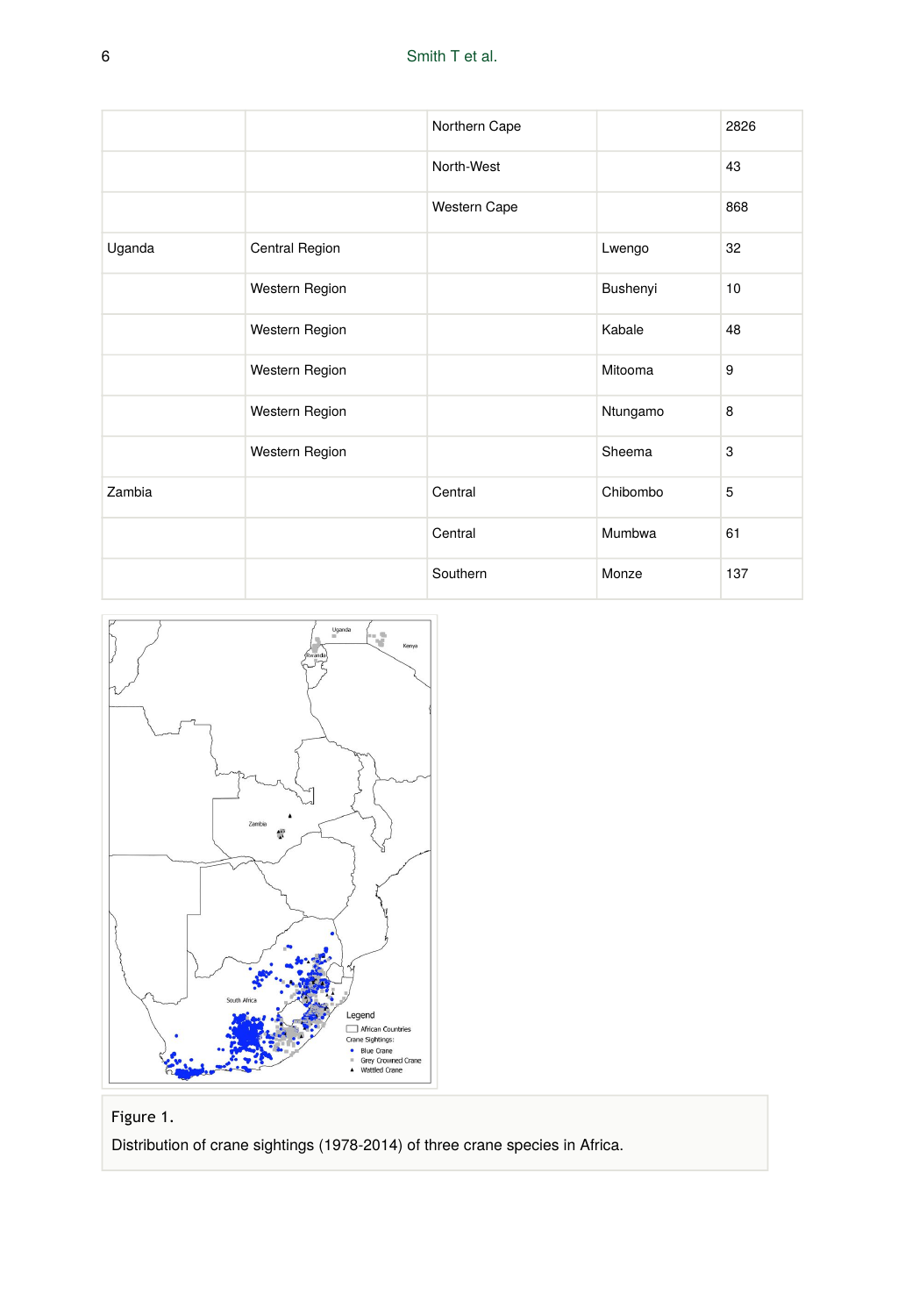

#### Figure 2.

Sightings of three crane species in nine provinces in South Africa (1978-2014). A. Blue Crane. B. Grey Crowned Crane C. Wattled Crane.

**Coordinates:** -34.85 and 0.00 Latitude; 18.30 and 35.50 Longitude.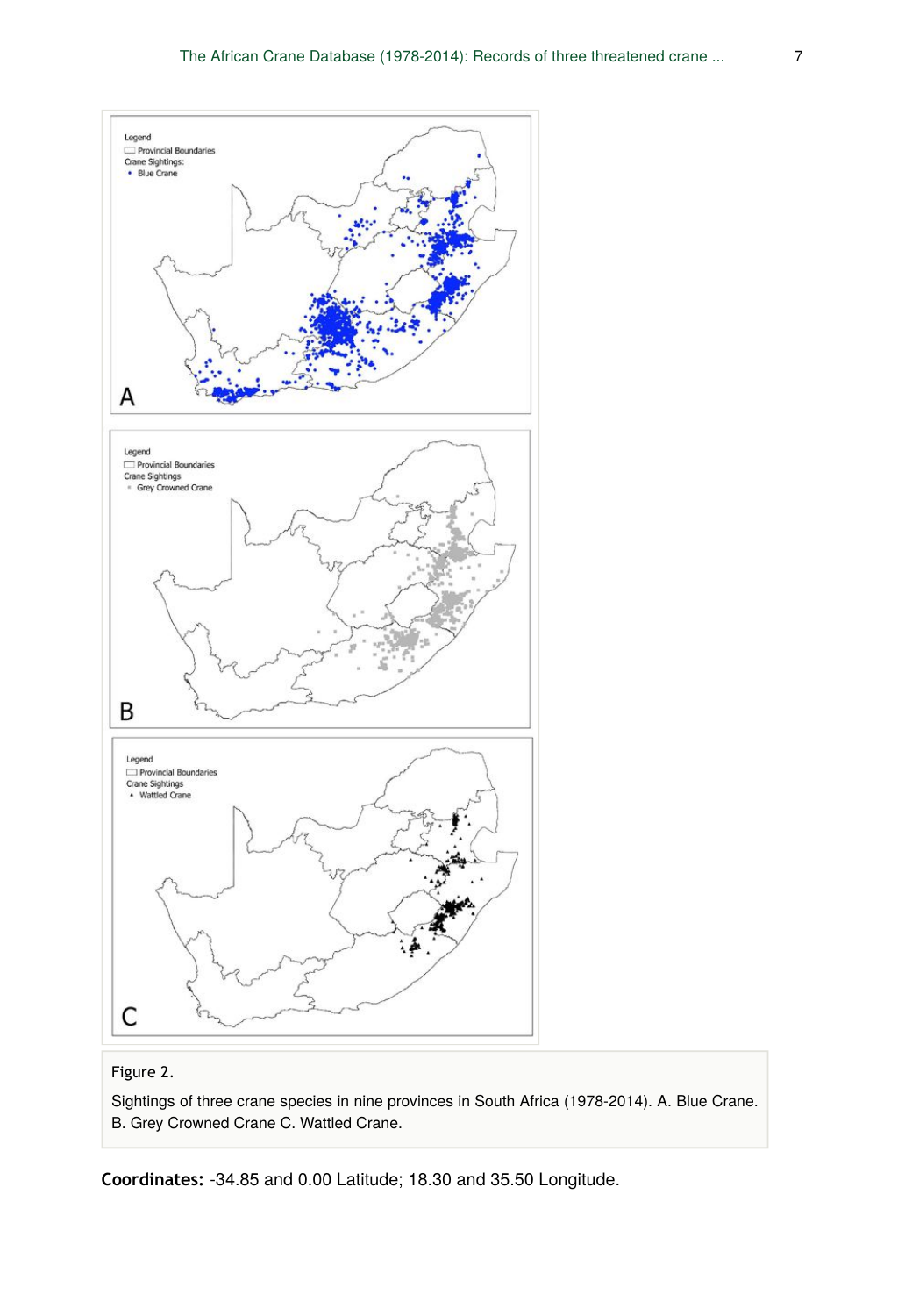# **Taxonomic coverage**

**Description: General taxonomic coverage description**: The dataset contains three taxa in the family Gruidae belonging to the class Aves. Species that are recorded in the dataset are: the Blue Crane *Anthropoides paradiseus* (46.5% of the sightings), the Grey Crowned Crane *Balearica regulorum* (37.5% of the sightings) and the Wattled Crane *Bugeranus carunculatus* (16.1% of the sightings) (Fig. 3).



#### Figure 3.

Taxonomic coverage of the dataset includes three crane species n = 26 403 (Family: Gruidae).

| Rank    | <b>Scientific Name</b>        | <b>Common Name</b>   |
|---------|-------------------------------|----------------------|
| kingdom | Animalia                      |                      |
| phylum  | Chordata                      |                      |
| class   | Aves                          |                      |
| order   | Gruiformes                    |                      |
| family  | Gruidae                       | Cranes               |
| species | Anthropoides paradiseus       | <b>Blue Crane</b>    |
| species | Balearica regulorum           | Grey Crowned Crane   |
| kingdom | <b>Bugeranus carunculatus</b> | <b>Wattled Crane</b> |

#### **Taxa included:**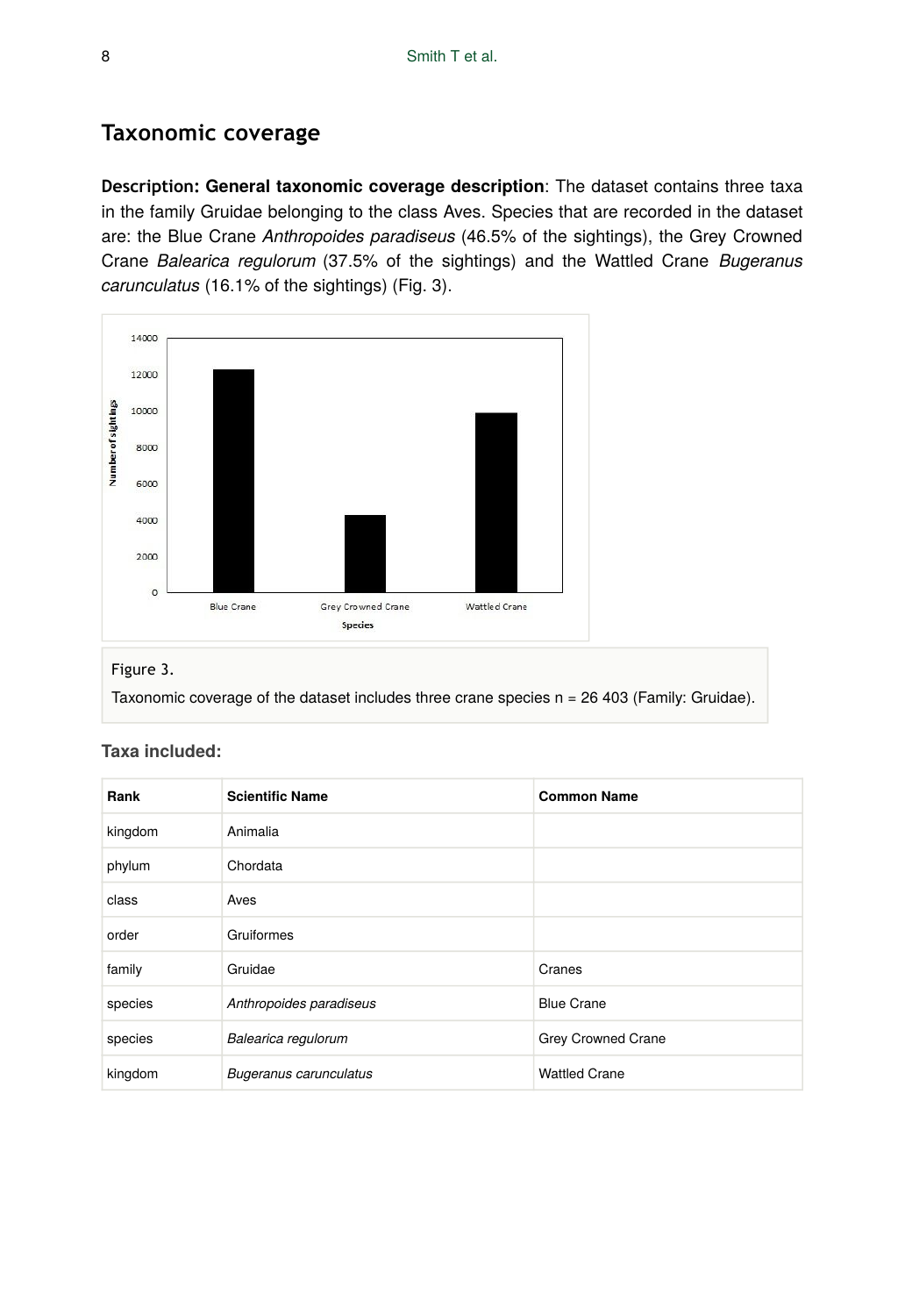#### **Temporal coverage**

#### **Data range:** 1978 4 24 - 2014 12 12.

**Notes: General temporal coverage**: The temporal range of the records is between 1978 and 2014 (Fig. 4). No data were recorded for the years 1980, 1982 and 1984. During these periods there were no specific projects targeted at collecting sightings and as a result data were recorded on an ad hoc basis, often resulting in little or no data. Generally, the number of sightings per year fluctuates but there have been two peak data periods: 1994 – 1996 and 2008 – 2012 (Fig. 4). The most records were collected in 1995 with 3 249 recorded sightings, followed by 2 568 records in 2010. These peaks can be explained by the survey effort during this time. Between 1994 and 1996, the EWT started one project in KwaZulu-Natal and one in Mpumalanga, thus increasing the survey effort and therefore more sightings were recorded. In 2008, the ACCP received a Darwin Initiative project which focused intensely on monitoring, resulting in the second peak in data collection.



Temporal profile of the data collected between 1978 and 2014.

## **Usage rights**

**Use license:** Open Data Commons Attribution License

#### **Data resources**

**Data package title:** africancranesightings

**Number of data sets:** 1

**Data set name: EWT: African Crane Conservation Programme Sightings**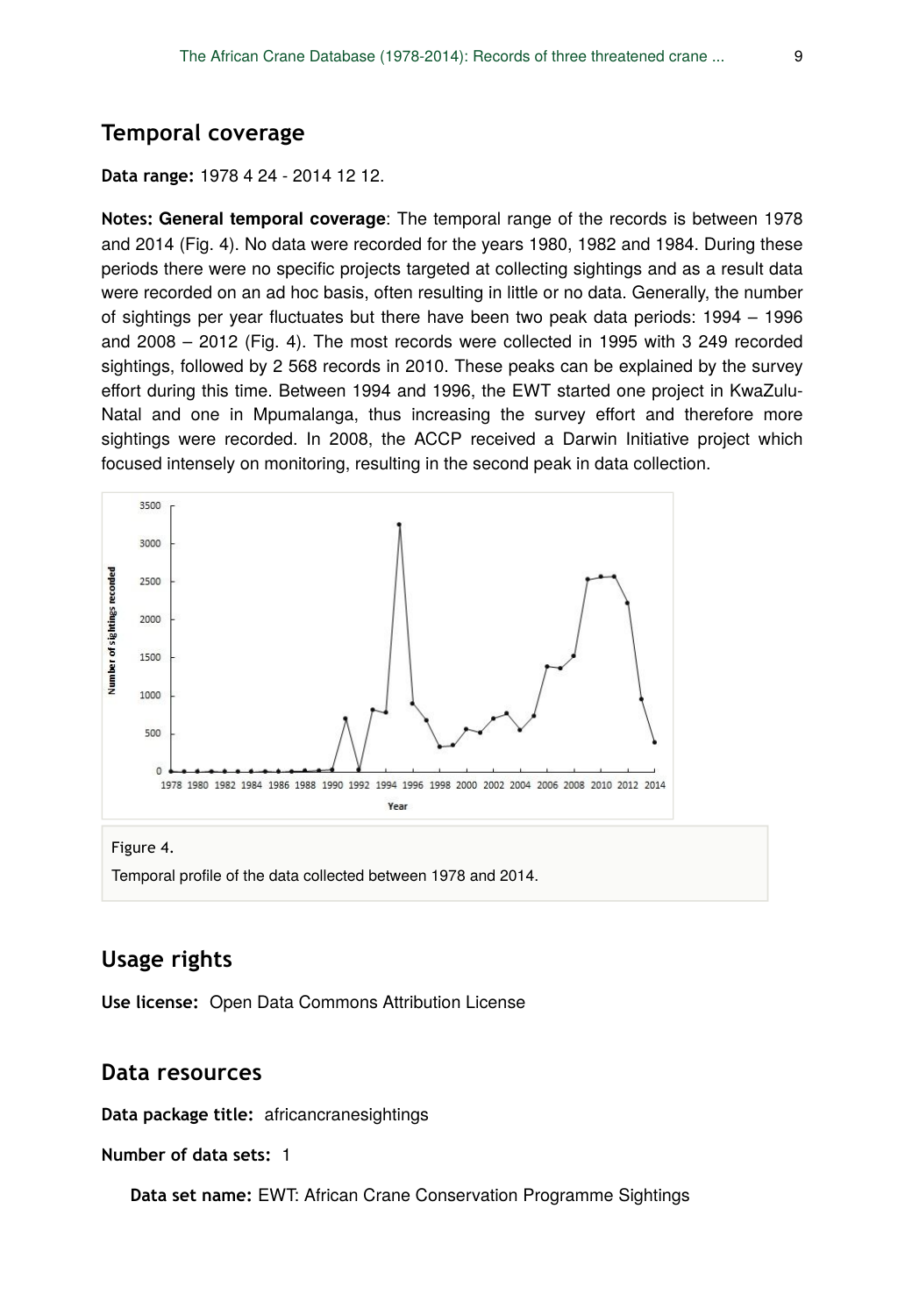**Download URL:** <http://www.gbif.org/dataset/b9f3beb1-13c0-484e-886b-83e9062be37a>

**Data format:** Darwin Core Archive

**Data format version:** Version 1

**Description:** The dataset is formatted according to Darwin Core standards ([http://](http://rs.tdwg.org/dwc/terms/index.htm) [rs.tdwg.org/dwc/terms/\)](http://rs.tdwg.org/dwc/terms/index.htm) and the column labels and column descriptions are based on this standard.

| <b>Column label</b>    | <b>Column description</b>                                                                                                                                                                                                                                                                            |
|------------------------|------------------------------------------------------------------------------------------------------------------------------------------------------------------------------------------------------------------------------------------------------------------------------------------------------|
| occurrenceID           | An identifier for the Occurrence, which is constructed from a combination of<br>identifiers in the record that will most closely make the occurrenceID globally<br>unique.                                                                                                                           |
| collectionCode         | The name, acronym, coden, or initialism identifying the collection or data set<br>from which the record was derived. In this ACCP is used, which is the<br>acronym for the African Crane Conservation Programme of the International<br>Crane Foundation / Endangered Wildlife Trust Partnership.    |
| catalogNumber          | A unique identifier for the record within the data set or collection.                                                                                                                                                                                                                                |
| Day                    | The integer day of the month on which the Event occurred.                                                                                                                                                                                                                                            |
| Month                  | The ordinal month in which the Event occurred.                                                                                                                                                                                                                                                       |
| Year                   | The four-digit year in which the Event occurred, according to the Common<br>Era Calendar.                                                                                                                                                                                                            |
| Country                | The name of the country in which the Location occurs.                                                                                                                                                                                                                                                |
| stateProvince          | The name of the next smaller administrative region than country (state,<br>province, canton, department, region, etc.) in which the Location occurs.                                                                                                                                                 |
| Locality               | The specific description of the place, frequently the name of a farm or<br>protected area.                                                                                                                                                                                                           |
| decimalLatitude        | The geographic latitude (in decimal degrees, using the spatial reference<br>system given in geodeticDatum) of the geographic center of a Location.                                                                                                                                                   |
| decimalLongitude       | The geographic longitude (in decimal degrees, using the spatial reference<br>system given in geodeticDatum) of the geographic center of a Location.                                                                                                                                                  |
| geodeticDatum          | The ellipsoid, geodetic datum, or spatial reference system (SRS) upon which<br>the geographic coordinates given in decimal Latitude and decimal Longitude<br>as based. In this case, it is WGS84                                                                                                     |
| <b>locationRemarks</b> | Comments or notes about the Location. In this case, information is given<br>about the distance and direction of the birds from the observer, where<br>recorded. Or alternatively, in some cases the records are at a quarter degree<br>(or QDS) scale and Latitude and Longitude are the QDS centre. |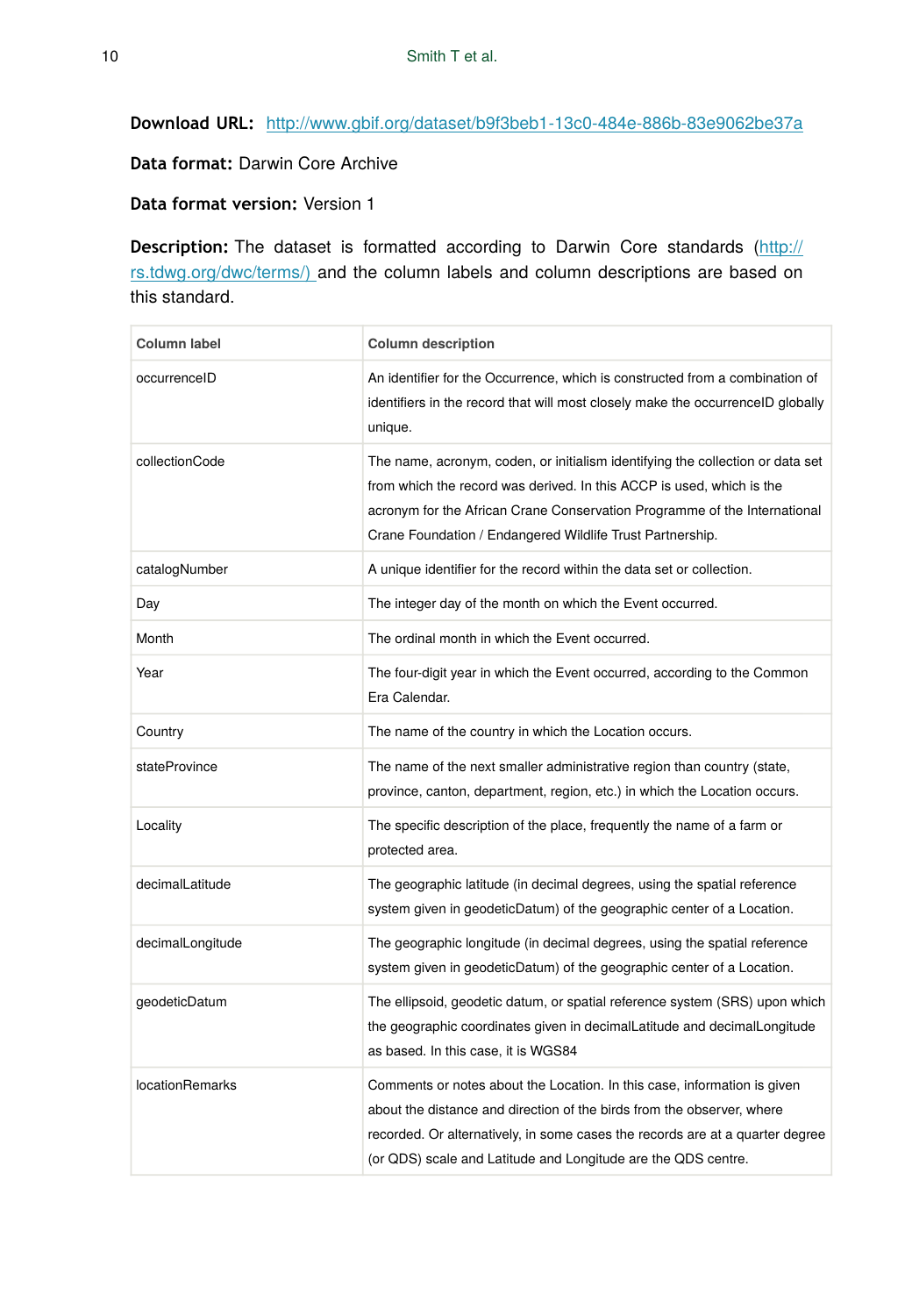| georeferenceVerificationStatus | A categorical description of the extent to which the georeference has been<br>verified to represent the best possible spatial description. In this case,<br>georeferencing was verified by the data custodians, namely the Endangered<br><b>Wildlife Trust</b> |
|--------------------------------|----------------------------------------------------------------------------------------------------------------------------------------------------------------------------------------------------------------------------------------------------------------|
| vernacularName                 | A common or vernacular name.                                                                                                                                                                                                                                   |
| Genus                          | The full scientific name of the genus in which the taxon is classified.                                                                                                                                                                                        |
| scientificName                 | The full scientific name.                                                                                                                                                                                                                                      |
| individualCount                | The number of individuals represented present at the time of the<br>Occurrence.                                                                                                                                                                                |
| Lifestage                      | The age class or life stage of the biological individual(s) at the time the<br>Occurrence was recorded.                                                                                                                                                        |
| behaviour                      | A description of the behavior shown by the subject at the time the<br>Occurrence was recorded. These are in 5 categories: Feeding, Breeding,<br>Roosting, Flying and Unknown                                                                                   |
| eventRemarks                   | Comments or notes about the Event. In this case, this column records<br>whether birds were seen singly, in pairs or family groups or in flocks.                                                                                                                |
| RecordedBy                     | A list of names of people, groups, or organizations responsible for recording<br>the original Occurrence.                                                                                                                                                      |
| basisOfRecord                  | The specific nature of the data record, in this case all are<br><b>HumanObservation</b>                                                                                                                                                                        |
| institutionCode                | The name (or acronym) in use by the institution having custody of the object<br>(s) or information referred to in the record.                                                                                                                                  |
| ownerInstitutionCode           | The name (or acronym) in use by the institution having ownership of the<br>object(s) or information referred to in the record.                                                                                                                                 |
| fieldNotes                     | The text of notes taken in the field about the Event.                                                                                                                                                                                                          |

## **Acknowledgements**

Over the years, these data have been provided by a number of individuals, either staff of the EWT, the ICF/EWT Partnership or of partner organisations. We would like to thank everyone for their contribution to this dataset, in particular Glenn Ramke and Brent Coverdale, who, apart from the authors, were amongst the most significant contributors to the dataset. This dataset is now increasingly being used to guide development applications and conservation considerations, especially in South Africa.